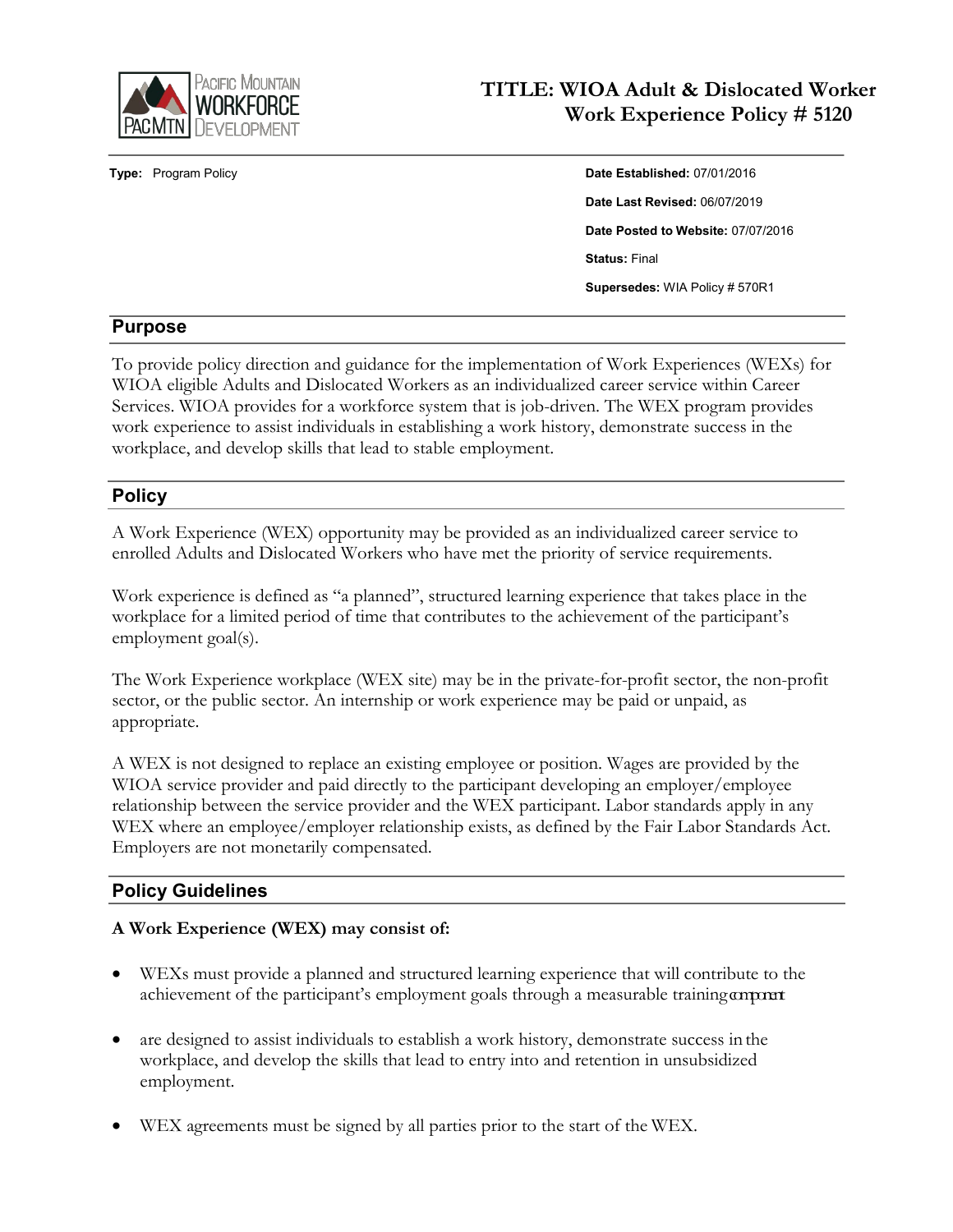- A single WEX Agreement may be written for group training with a single training site provided the working conditions, job description, training plan, wage rates and terms of the Agreement are the same for all participants covered by the Agreement.
- WEX agreements may be modified. All modifications must be in writing and signed by all parties prior to the effective date of the modification. Verbal modifications of WEX agreements are not valid.

#### **WEX Funding/Duration Limits:**

• WEXs are subject to a maximum duration of 6 months with the same (\$7,000) maximum funding limit as stipulated for training in the PacMtn's Individual Training Account Policy #5100.

### **WEX Monitoring:**

- WIOA program staff must ensure regular and on-going monitoring and oversight of the WEX. Monitoring may include on-site visits and phone/email communication with the employer/trainer and participant to review the participant's progress in meeting training plan objectives. Any deviations from the WEX agreement should be dealt with promptly.
- The WIOA program operator's oversight of the WEX participant's training and payroll records may be reviewed by Federal, State and local fiscal and program monitors. These entities willhave the right to access, examine and inspect any site where any phase of the WEX program is being conducted. The service provider will maintain its records and accounts in such a way as to facilitate the audit. Records must be maintained for three (3) years after the conclusion of the WEX.

#### **Transitional Jobs:**

• WIOA permits local areas to offer transitional jobs which are limited work experiences, that are subsidized and for those individuals with barriers to employment because of chronic unemployment or inconsistent work history. There are limits on the amount of funds local areas may use. Refer to PacMtn Policy 9000

*Any discrepancies arising between PacMtn policy and or procedures with federal and state provisions due to current or future revisions will default to the current minimum federal and state regulations and guidance available. PacMtn policy and or procedures may set forth stricter requirements than provided by federal and state guidance, but in no case will PacMtn policy and or procedures not meet minimum federal and state policy.*

# **References**

WIOA Innovation and Opportunity Act of 2014

WIOA Final Rule; 20 CFR Parts 676,677, and 678; Federal Register, Vol. 81, No. 161, August 19, 2016 WIOA Final Rule; 20 CFR Parts 603, 651, 652, et al; Federal Register, Vol. 81, No. 161, August 19, 2016

Training and Employment Guidance Letter (TEGL) 19-16

US DOL Wage and Hour Division [www.dol.gov](http://www.dol.gov/)

PacMtn Policy 9000 - Transitional Jobs